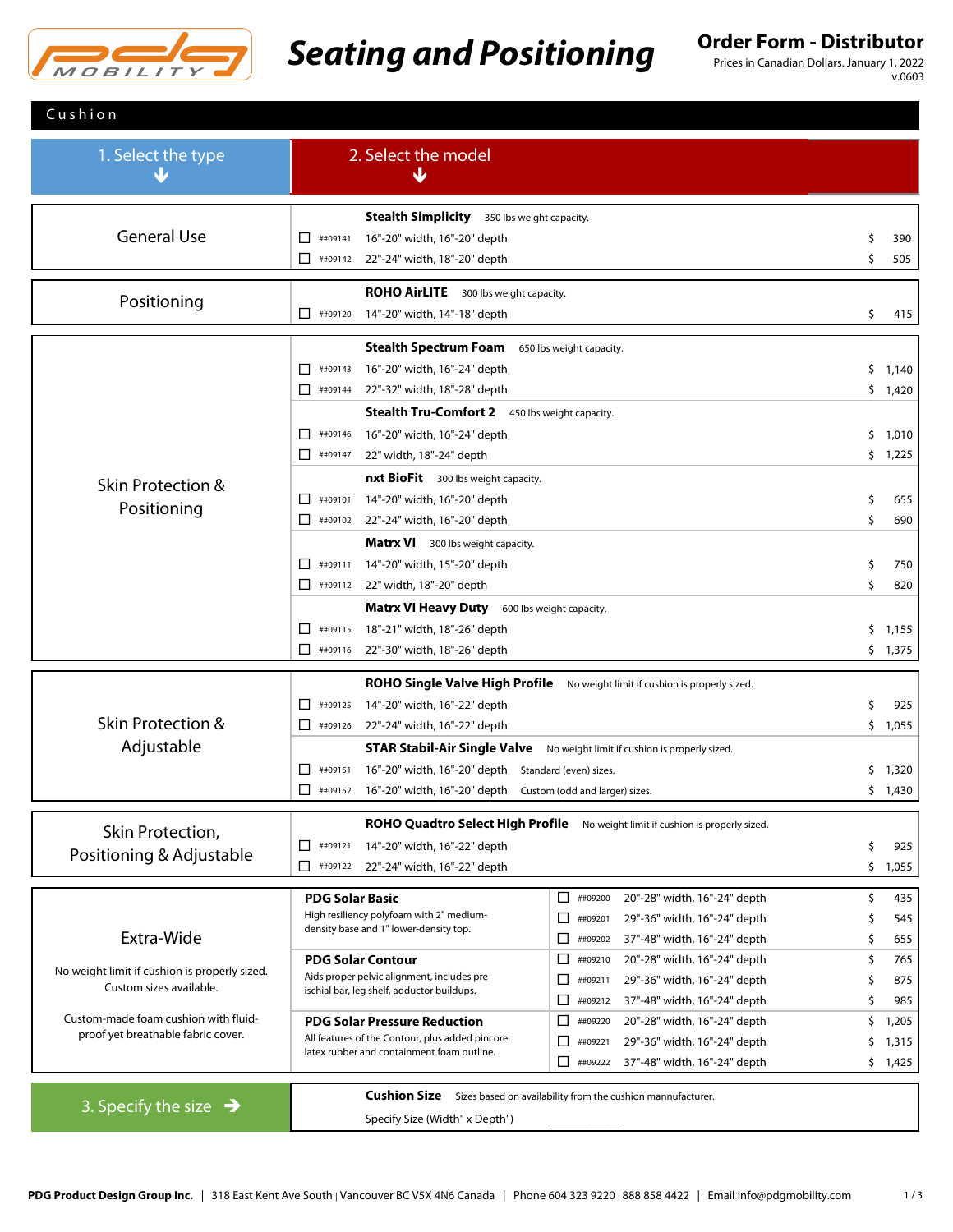

# **Seating and Positioning** Order Form - Distributor

Prices in Canadian Dollars. January 1, 2022

## **Backrest**

| 1. Select the type                                   | 2. Select the contour depth<br>w | 3. Select the model<br>۸L                                                                                                                                                                                                                                                                                                                                                                   |  |  |
|------------------------------------------------------|----------------------------------|---------------------------------------------------------------------------------------------------------------------------------------------------------------------------------------------------------------------------------------------------------------------------------------------------------------------------------------------------------------------------------------------|--|--|
| Positioning,<br>posterior-lateral                    | 2" depth                         | Stealth ADI AL Active 250 lbs weight capacity.<br>$\Box$ ##21141<br>14"-20" width, 10"-20" height<br>\$1,365                                                                                                                                                                                                                                                                                |  |  |
|                                                      | 4" depth                         | <b>Stealth ADI AL Deep</b> 250 lbs weight capacity.<br>##21142 14"-20" width, 10"-20" height<br>\$1,585                                                                                                                                                                                                                                                                                     |  |  |
|                                                      | 6" depth                         | <b>Stealth ADI AL Extra Deep</b><br>250 lbs weight capacity.<br>14"-20" width, 10"-20" height<br>$\Box$ ##21143<br>\$1,755                                                                                                                                                                                                                                                                  |  |  |
| Positioning,<br>planar back with<br>lateral supports | 2" to 3" depth                   | Matrx Elite E2 300 lbs weight capacity.<br>12"-20" width, 10"-20" height<br>$\Box$ ##21110<br>\$1,080<br><b>Matrx Elite E2 Heavy Duty</b><br>500 lbs weight capacity.                                                                                                                                                                                                                       |  |  |
|                                                      |                                  | 21" width, 16"-20" height<br>$\Box$ ##21111<br>\$1,345<br>##21112 22"-24" width, 16"-20" height<br>\$1,455<br>П.<br>$\Box$ ##21114 25"-30" width, 16"-20" height<br>\$2,195<br>ROHO Agility Min 300 lbs weight capacity.<br>$\Box$ ##21120<br>14"-20" width, 10"-18" height<br>\$<br>990                                                                                                    |  |  |
|                                                      | 3.5" to 4" depth                 | nxt Xtend 300 lbs weight capacity.<br>16"-20" width, 16"-20" height<br>$\Box$ ##21100<br>760<br>\$<br>##21105 22"-24" width, 16"-20" height<br>875<br>\$<br><b>ROHO Agility Mid</b> 300 lbs weight capacity.<br>##21122 14"-20" width, 10"-18" height<br>\$1,025                                                                                                                            |  |  |
|                                                      | 6" to 7" depth                   | nxt Xtend Deep 300 lbs weight capacity.<br>16"-20" width, 16"-20" height<br>П.<br>##21101<br>\$<br>760<br>Ś<br>875<br>22"-24" width, 16"-20" height<br>$\Box$ ##21106<br>Matrx Elite E2 Deep 300 lbs weight capacity.<br>14"-20" width, 12"-20" height<br>$\Box$ ##21116<br>\$1,290<br>##21117 22"-24" width, 12"-20" height<br>\$1,565<br><b>ROHO Agility Max</b> 300 lbs weight capacity. |  |  |
| 4. Specify the size $\rightarrow$                    |                                  | ##21124 14"-20" width, 10"-18" height<br>\$1,195<br>Backrest Size Sizes based on availability from the backrest mannufacturer.                                                                                                                                                                                                                                                              |  |  |

Specify Size (Width" x Height") \_\_\_\_\_\_\_\_\_\_\_\_\_

## Ped I a tric Seating System